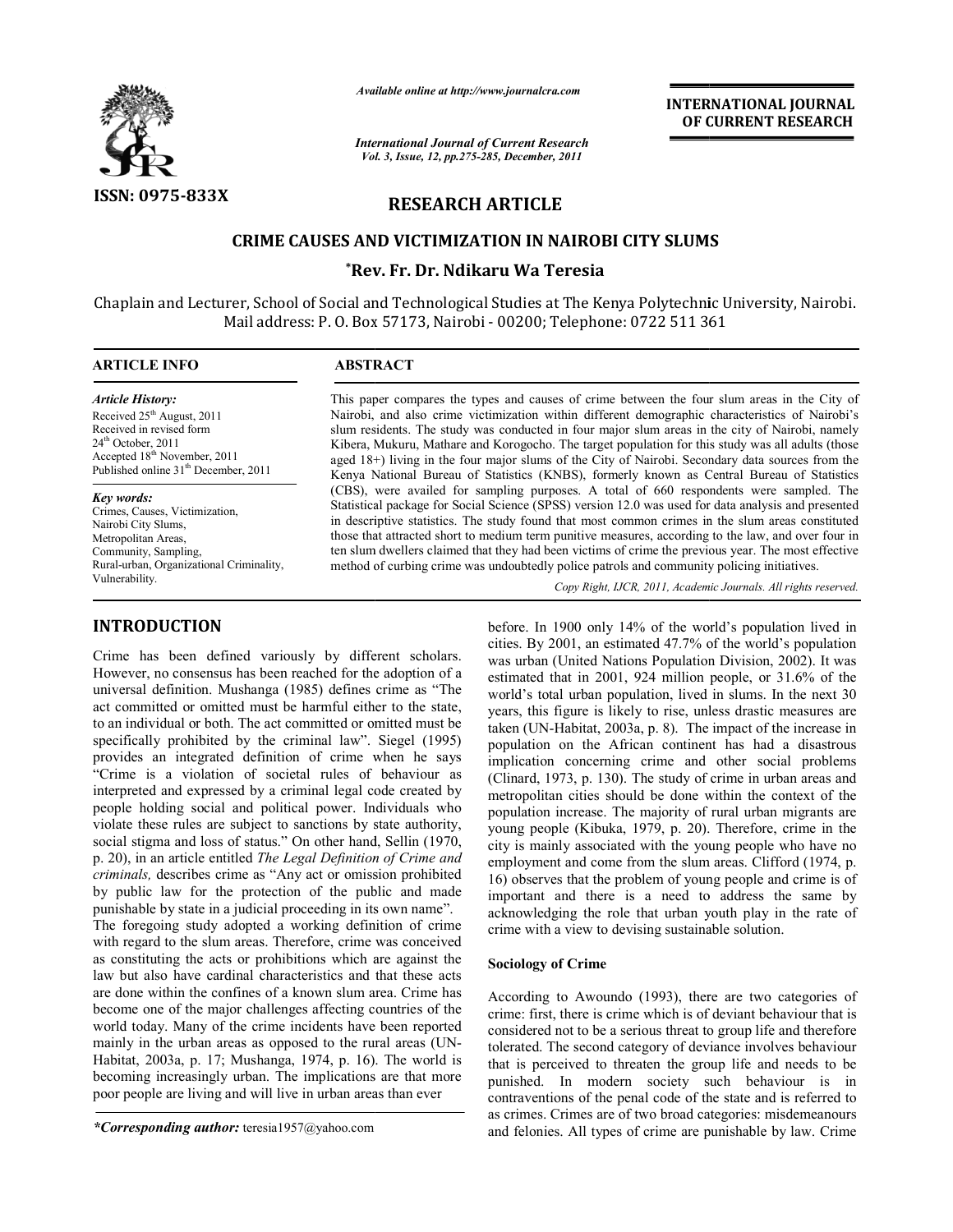can be viewed in terms of social construction. Sociologists have examined crime as a human construct. Its definition comes from individuals and social groups and involves a complex social and political process that extends over time. Individuals and groups create crime by making rules through two models, the consensus and conflict perspectives. In consensus model, law making is a smooth accommodation of interests in a society, whether the society is composed of equals, rulers and the ruled, so as to produce a system of law and enforcement to which everybody basically subscribes. According to this model, certain acts are deemed so threatening to the society's survival that they are designated as crimes. The society agrees on what is right and wrong. A mechanism of social control that settles disputes, which arise when individuals stray away from what is acceptable behaviour, is thus created.

Awuodo (1993) reinforces the assumption that the ruling class is the one, which has the power to translate their interest into criminal law that protects their property. The ruling class in the society that has the power to shape the enforcement and administration of criminal law applies the criminal definitions. The only way to change the above notion is a change of superstructure to incorporate the interests of all others. The powerful ruling classes interfere in all stages in which criminal definitions are created. Crime becomes a political behaviour and a criminal becomes a minority group unable to dominate the control of police power of the state. Law enforcement efforts and judicial activity are likely to increase when the interests of the powerful are threatened by opposition behaviour.

# **The Nature and Crime Typology**

Crime manifests itself in different ways in different situations and locations. Siegel (1995) describes crime typologies from the developed countries' point of view, while Clinard and Abbott (1973) explain crime typologies from developing countries' point of view. According to Mushanga (1976), crime typologies are broadly classified into two categories. These classifications are typical of the crime scenarios portrayed in person to person violent crimes and economic crimes. Siegel (1995) underscores a third broad category, which he terms as organizational criminality. However, out of this categorization, Clinard (1973, p. 78) states that there are other crimes that can only be categorized under law contravention because they are not violent, property or organizational, such as prostitution and illegal begging. According to Wolfgang (1969), some crime cultures deserve to be called sub-cultures of violence. This is due to members who see not just law breaking but assault and murder as fairly routine matters. The use of violence is seen as not crime but as necessary conduct and the person doing so, therefore, does not have to deal with feeling of guilt about their aggression.

#### **Person-to-person Violent Crimes**

As far as person to person violent crimes are concerned, Mushanga (1976, p. 90) enumerates a number of criminal acts that include homicide, assault, rape and robbery with violence. According to Mushanga, homicide is the deliberate killing of a person by another. Such killing includes first-degree murders, voluntary and involuntary manslaughter and attempted murder. He views assault on the other hand as complete

attempt or persons to physically harm injure or inflict grievous harm to another person(s). He also argues that assault is closely associated to homicide. Rape on the other hand is that crimes that involve having carnal knowledge of another person through violence or threat of violence. Rape in itself is a form of assault. However this type of crime is insatiably underreported and unrecorded making it difficult to assess its gravity. Robbery with violence is another common crime in Kenyan cities. According to Mushanga (1976, p. 127), this is a vacuous crime, which takes place in the presence of the victim of obtaining property or a thing of value from a person by use of force or threat of force.

According to Barnes and Ephross (1994, p. 49), violent crimes are defined as being directed against persons, families, groups or organizations because of their racial, ethnic, religious or sexual identities, their sexual orientation or disability. Barnes and Ephross examine the nature of hate violence and the impact that these crimes have on their victims. They cite an increase in the amount of hate violence on urban slum dwellers, although little research exists on the impact experienced by victims. They find similarities in the emotional and behavioural responses of victims of hate violence with those of personal crimes (assault and rape). Emotional responses include anger, fear of injury, sadness, powerlessness and an increased suspicion of other people.

# **Person to Person Property Crimes**

According to Mushanga (1976, p. 119), property crimes are those besides physically injuring the victim like burglary, theft and pocket picking, some economic harm is committed upon the victim. He enumerates two classes of person to person property crimes. These are: (a) Crime in which the criminals inflict economic harm in the actual presence of the victim and (b) Crime in which the criminal inflicts the economic harm either in the absence or unawareness of the victim. The following are some of the person-to-person property crimes enumerated. According to Mushanga (1976, p. 128), burglary is the criminal act where by offenders break into another person's dwelling at any time of the day with the intent of committing felony such as stealing and destruction of property. This may be perpetuated in the presence or absence of the victim. Petty theft is the other form of crime in this category. It is also referred to as larceny. This is usually the theft of petty goods and items. Grand larceny is the theft of goods that are of high inventory value and may cause the victim a great deal of economic harm.

#### **Crime and Urbanization**

One of the major problems affecting cities of the world is crime (UN-Habitat, 2003a, p. 8). At the global level, crime incidence is high in the urban areas compared to rural areas. In Africa, crime takes different patterns and trends. According to the Institute of Security Studies, crime in South Africa (2004), especially in the city of Johannesburg, is rising. The same Institute of Security Studies (2004) provides a description of crime in different parts of Africa. The common denominator is that crime is increasing and especially in urban environments In East Africa, the crime scenario is slightly different and has a spatial differentiation component. In Tanzania, for example, it has been noted that Dar-es-Salaam has a slightly different crime typology compared to the South and West African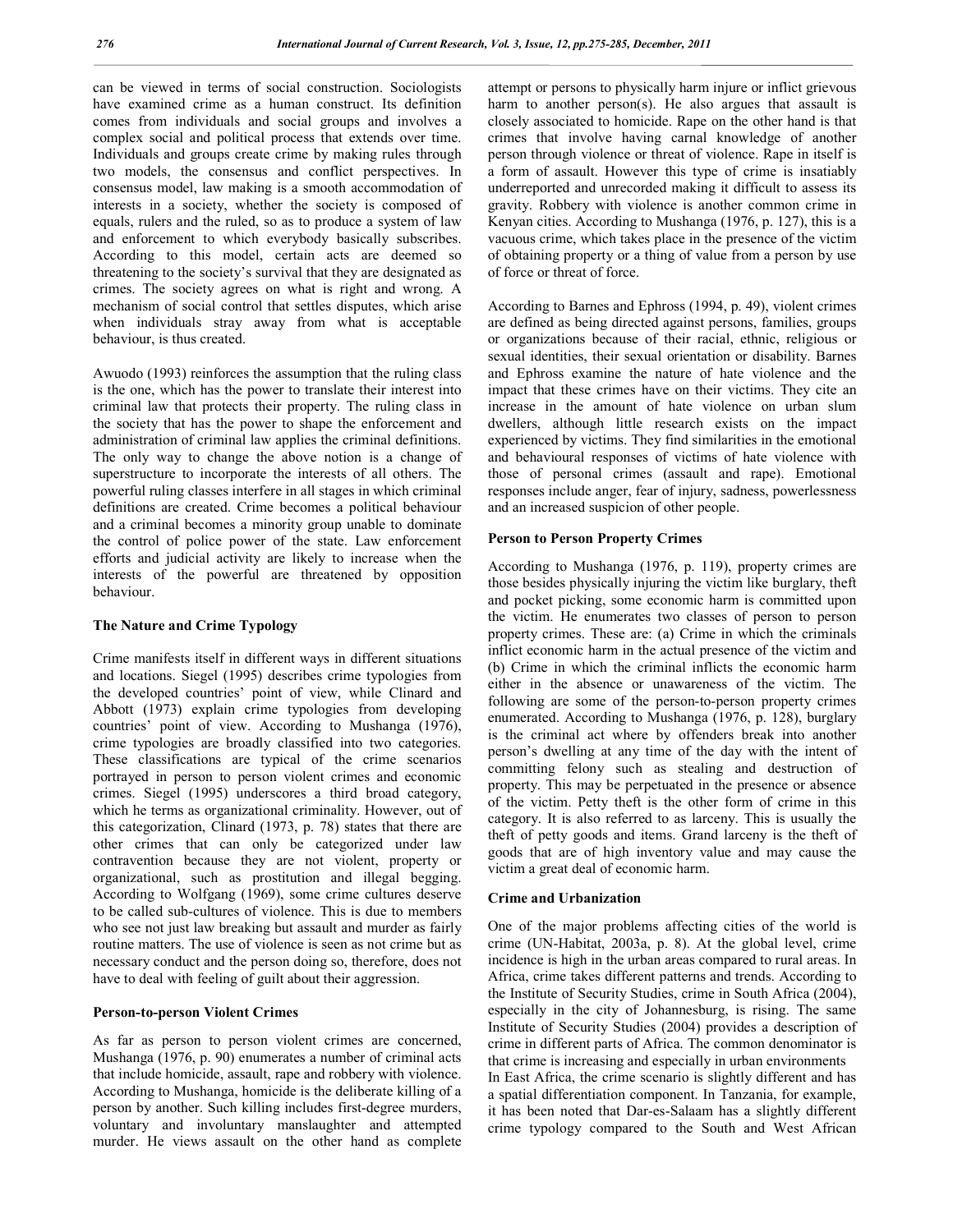cities. According to Institute of Security Studies (2004), In Kenya, crime is not different from the other parts of Africa and according to Starvrou (2002, p. 108). The author asserts that crime levels in Nairobi resemble those in Johannesburg and Dar-es-Salaam. From the above observations, incidence of crime has been shown to be highly associated with urban environments as opposed to the rural ones. This trend has not only been experienced in developed countries but also in the developing countries. This notion has been supported by Clinard (1973, p. 101).

# **Crime Differentials in Slums**

Slums are areas of deprivation of basics needs such as adequate shelter, sanitation and security of tenure (and this is consistent across many different slums). Based on these similarities, it is expected that the level of crime would be similar across the different slums as well. However, from the literature, there are divergent views. Slum life has been associated with relatively high incidence of crime. However, according to the UN-Habitat report on "the Challenge of Slums: Global report on human settlement" (2003a, p. 18), the notion of high crime in slum areas is not always universal. There are urban environments that have low crime incidents even though these environments are typically slum areas. Although there are some literatures on this, there is a lack of a proper explanation and justification of these crime differentials between slums with homogenous characteristics, such as uncontrolled settlements, lack of sanitation, and lack of adequate clean water, poor living standards and poverty. According to preliminary interviews by the researcher, the phenomenon of differentials crime patterns between different slums was observed. These interviews were administered to two divisional police heads, namely in Kilimani and Makadara. They unanimously agreed that reported crime is more rampant in slum areas compared to other upmarket residential estates. However, some slum areas do not experience as much crime as others. Initial pilot survey results confirmed these assertions. The question is what could be the explanations and implications of such variability in crime in different slum areas of Nairobi? The fore going study sought to answer this question.

## **Vulnerability to Crime**

Studies done by Mushanga (1976, p. 119) in Kampala slums show that there are different vulnerable groups as far as crime is concerned. For instance, rape victims tend to be females while young men usually experience mugging. Crimes differ in their report ability; that is, some are more easily reported than others. For instance arson, under normal circumstance, is an offence that most people will not wish to conceal, but rape is not likely to be reported because of the shame that surrounds it and because women are, in the majority cases raped by men who have had sex with them previously or who know them very well. It is very important to assess the demographic profile of crime victim in order to ascertain which types of groups are more vulnerable to which type of crime. That way, it is possible to recommend guidelines and other crime prevention interventions. Several scholars have conducted studies that describe the manifest characteristics of crime victims in urban areas. Mushanga (1976, p. 108) found out that in terms of gender, males are more susceptible to general crime of victimization than females. However, depending on the type of crime, there could be gender

differences. Siegel (1995) indicate that males are about twice as likely to be victims of robbery and three times as likely to be assaulted. Age is another factor that may be a cause of victimization. Siegel (1995) asserts that young people face a much greater risk of victimization than older persons do. For example, adolescents stay out at night more than older persons making the young people more susceptible to violent crimes. Mushanga (1976, p. 120) found out that majority of the victims were aged between 18-24 years old. Actually, 65 per cent of persons aged 18-24 years at one point in time were victims of violent crimes. Social status also could possibly lead to high risk grouping in terms of crime victimizations. People who occupy the lowest of the rank in the society are more prone to crime victimization due to the fact that they live in crime prone areas. However, in developing countries, those who occupy higher status locations are more prone to property crimes. Mushanga (1976) also asserted that occupation status could possibly contribute to the risk of crime victimization. He demonstrated that people who are employed earn an income and own property more than the unemployed. This could also be influenced by the fact that employed people usually occupy higher positions in the social rankings.

#### **Crime Locality**

According to Kibuka (1979, p. 13-23), most rural young people are migrants to the urban centre. The fact is that 45 percent of Africa's population is below fifteen years of age. The proportion of young persons aged 25 years and below was estimated at 65.6 percent by the year 1990. These observations suggest that young people are likely to commit crime in urban areas more than their older counterparts. Clifford (1974, p. 16) observes that young people and crime should be taken seriously. He states:

> ...Crime in Africa particularly is an important problem of young people. There is a need to develop new ways of preventing and handling crime in Africa.

According to Steadman Research services (2004) poll in crime, only up to 45% of urban crimes are reported. There is a general indication that crime is still a major problem in Kenya's towns. The City of Nairobi for instance, continues to experience high levels of carjacking, burglary, rape and robbery with violence. In the City of Nairobi, crime has been widely studied. However, the literature lacks an elaborate exposition of crime life in slum areas. Many initiatives have been put in place to aid in reducing crime rates and increase safety levels. According to UN-Habitat (1996):

> Urban violence erodes the social capital of the poor. Insecurity affects the poor more intensively, breaks down socio-cultural bonds and prevents social mobility, thus contributing to the development of urban ghettos and stigmatised neighbourhoods.

According to Stavrou (2002, p. 34), most of slum dwellers are not there by choice but due to lack of alternatives, be it affordability or availability of land space. It is this inadequate land space that will force the people living in slums to commit crime. Stavrou (2002, p. 134) argues that:

> ...Crime does not happen spontaneously. It grows out of an unequal and exclusive society,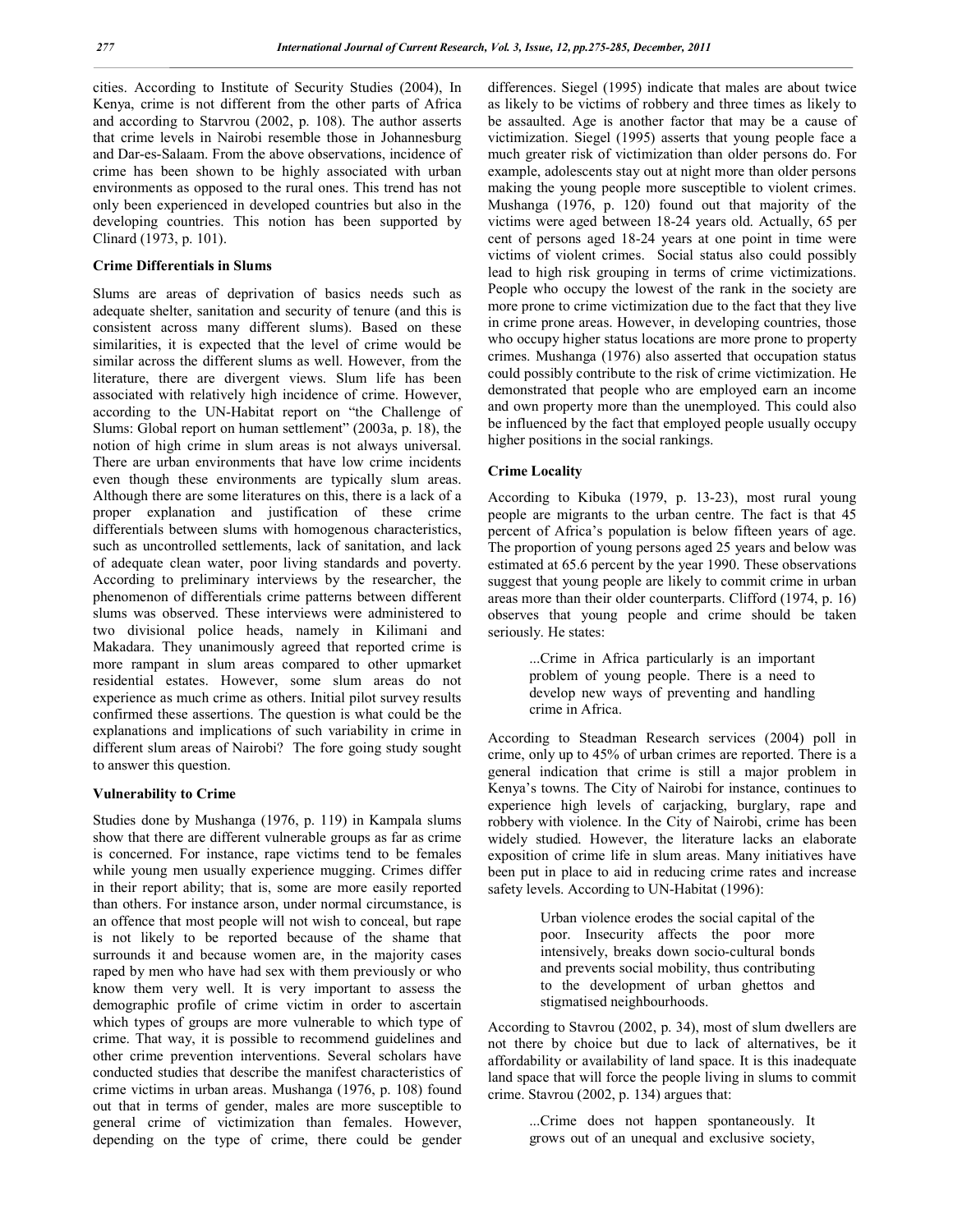and out of a lack of institutional and social control. An inadequate urban environment and exclusion encourage crime and violence. Moreover, the criminal justice system, including the police, courts and prisons, is poorly adapted to the rapidly changing urban environment and unable to respond to the concerns and needs of urban dwellers, particular the poor.

This polarization generally concludes that there is a major variation between the incidences, nature, patterns and trends of crime between the urban-rural scopes. A poll on crime done in Kenya by Steadman-Gallup actually gives evidence that there are crime differentials between urban and rural crimes. Steadman-Gallup carried out the research to show the crime differentia between rural-urban set ups. The method used by Steadman-Gallup was sampling all the 8 provinces in Kenya for one week. However, the poll was not enough to report the actual picture of what is happening. This study took three years to establish and explain the gaps in knowledge about crime differential in Nairobi.

# **MATERIALS AND METHODS**

The study was conducted in four major slum areas in the City of Nairobi, namely Kibera, Mukuru, Mathare and Korogocho. Kibera slum is roughly 5 kilometres, Southwest of the city centre and located at the following geographic coordinates: 1° 19′ 0″ S, 36° 47′ 0″ E. Kibera is the largest of Nairobi's slums, and the second largest urban slum in Africa, with an estimated population of between 600,000 and 1.2 million inhabitants (Wikipedia, 2009). The neighbourhood is divided into a number of villages, including Kianda, Soweto, Gatwekera, Kisumu Ndogo, Lindi, Laini Saba, Siranga/Undugu, Makina and Mashimoni. It has s population density of 2000 residents per hectare. Mathare slum is located 5 Km North of the City Centre at the following geographical coordinates; 1° 15′ 36″ S, 36° 51′ 43″ E. It is estimated to have a population of approximately 500,000 people. The unemployment rate is reported to be over 90%. Major ethnic groups in Mathare include the Kikuyu and the Luo, the Kamba, Luhya and other smaller tribes such as the Somali. The Luo and the Kikuyu dominate two different regions of Mathare.

Mukuru slum is located 7 km southeast of the City Centre and at the following geographical coordinates: 1°18'17"S 36°53'6"E. The slum is approximately 35 years old. It comprises 20 villages just outside Nairobi with a population of over 600,000. According to Child Aid Organization (CAO), many of the slum dwellers in Mukuru work as casual labourers in the manufacturing industries situated close to the slum. Others operate small-scale businesses selling vegetables and fruit or hawking various items. Earnings are pitifully low and inadequate to feed their families. Consequently, their children look to other means of survival such as prostitution, drug peddling, begging and criminal activities. The Korogocho slum is the fourth largest informal settlement in Nairobi, after Kibera, Mathare Valley and Mukuru Kwa Njenga and Korogocho. The slum is located approximately 11 kilometres Northeast of the Nairobi city centre, at the following geographical coordinates: 1°13′0″S 36°55′0″E. Korgocho is home to 150,000 to 200,000 people pressed into a

1.5 square kilometres piece of land. Korogocho slum is divided into seven villages: High ridge, Grogan, Ngomongo, Ngunyumu, Githaturu, Kisumu Ndogo/Nyayo and Korogocho. Conditions in Korogocho are typical of slum settlements in Nairobi. The total number of households has been enumerated at 18,537, with the largest of the seven villages consisting of 3,481 households. Like any of the other slum settlements in Nairobi, it has a large poor population with no access to minimum services, living largely in structures made out of temporary and recycled building materials or made out of timber, mud walling and roofing made up of substandard materials such as sacks, carton paper and polythene. There is no proper sanitation and waste management. Water reticulation is limited and the road network is inadequate. This is according to the Korogocho Slum Upgrading Programme (KSUP). The target population for this study was all adults (those aged 18+) living in the four major slums of the City of Nairobi. Secondary data sources from the Kenya National Bureau of Statistics (KNBS) formerly known as Central Bureau of Statistics (CBS) were availed for sampling purposes. A total of 660 respondents were sampled. Due to the fact that Kibera slum had over 40% of the sample and Korogocho had only 10%, the population of the slums was allocated proportional to the square root of the population size, so that the Korogocho would get a sizeable portion of the interviews thus increasing precision of estimates for this slum. The Statistical Package for Social Science (SPSS) version 12.0 was used for data analysis and presented in descriptive statistics.

# **RESULTS AND DISCUSSION**

#### **Demographic Characteristics of Slum Residents** *Gender*

The findings from the foregoing study indicated that there was a slight skew towards a more male-dominated slum environment. Male gender constituted slightly above half (53%) of the slum dwellers. This finding was consistent with that of African Population and Health Research Centre (APHRC, 2002) which indicated that the males in Nairobi's slum environments average out at about 56%. There were also many variations between the different slum areas. For example, Mathare had the highest proportion of sampled at 57% while Korogocho had only 46%. Male dominance in slum environments could be attributed to rural-urban migration, where males from rural areas move to the urban areas in search of employment. They end up in slum environments because of cheaper standards of living. However, this trend is fast changing in that gender parity is almost evening out. The search for jobs in urban areas is no longer a male affair because women also have improved their marketability in the job place, for example, by way of getting more educational opportunities and the paradigm shift from male dominated traditions to more contemporary gender equality. The findings from the foregoing study also suggested that there was increased involvement of females in the urbanrural migration. Additionally, this could be attributed to the fact that most men also lived with their families in the slum areas more than before.

#### *Age Profile*

Generally, the findings from the study indicated that the slum population was predominantly youthful with three-quarters being below the age of 35 years. Other studies had also shown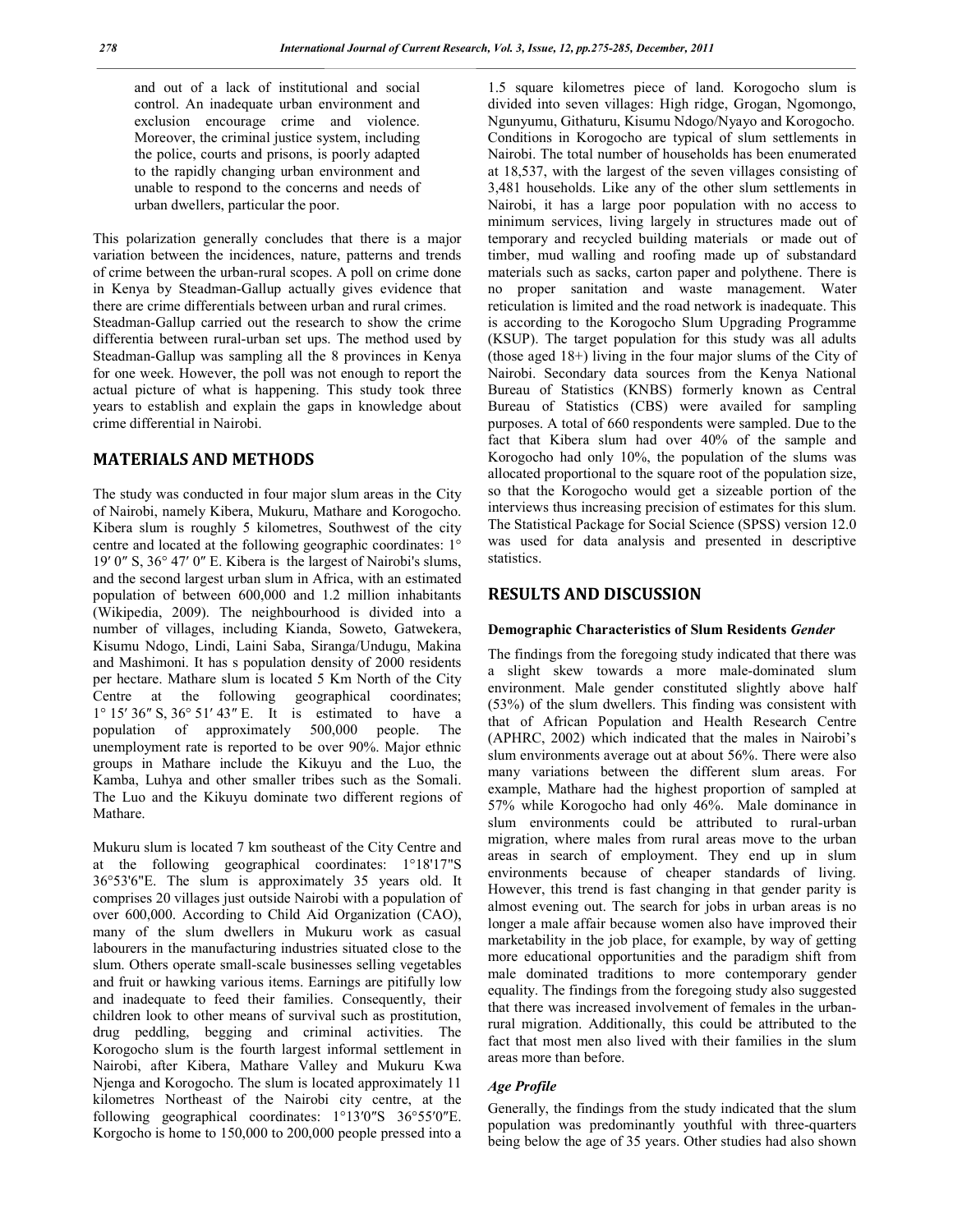a similar age distribution in Nairobi slums. APHRC (2002) had over 75% of the slum dwellers they researched on to be within this age bracket. A cross analysis of the age groups between the slum settlements showed an association. This was due to the fact that Kibera carried the largest proportion (80%) of the under-35 years while Mathare (which was the least) had 68%. The youthfulness of the slum residents was attributed to the fact that majority of the dwellers were within the labour productive age and could engage actively in employment. It was known that majority of the slum residents participated in casual labour. Casual labour was strength intensive meaning that the younger generation had energy to engage in laborious work for pay.

# *Educational Attainment*

The slum population could be described as semi- illiterate. About three in four (75%) adults in the area had primary and secondary school education. Another 15% indicated that they had or were pursuing tertiary education. Comparing the different slum settlements, Mukuru dwellers were significantly more learned than their counter part the other slums. More than six in ten adults from Mukuru had secondary school level education and better compared to their counterparts in the other three slums.

# *Marital Status*

About half of the slum residents in Nairobi who were 18 years old and above were married while another four in ten adults were single. These two categories accounted for 84% of the different marital statuses reported in the study. There was a variation between the slum settlements. In this case, Mukuru had the largest proportion of single persons (51%) while it had the lowest (49%) for the married lot.

# *Employment Status*

Slum areas were considered regions of urban poverty. This was directly attributed to the ability of the residents to secure income earning activities. The work of many of the slum residents involved low income earning activities such as casual labour. For example, about one third of the slum adult population comprised casual labourers. Another quarter was absolutely jobless. A comparison between the settlements showed that there was no significant difference as far as work status was concerned. However, the incidences of involvement in casual work were higher in Mathare than in any other slum areas. Additionally, the incidence of self employment accounted for about a quarter (24%) of employment. This was slightly more pronounced in Korogocho (31%).

# *Income Profile*

The disclosure of personal or household income was a sensitive issue. Only 68% agreed to do so. This was highly pronounced in Kibera slums where only 54% of them disclosed their current income level. From the lot that disclosed their figures, it was true that they lived on less than one dollar a day. On average over three quarters of slum dwellers earnedbelow Kshs. 7,000.00 per month. The results indicated that Kibera and Mukuru had residents who on average earned significantly higher personal incomes than

their counterparts in Mathare and Korogocho. While only two in ten Kibera and Mukuru residents earned Kshs 3,000.00 and below, over half of the residents in Mathare and Korogocho slums are in this income bracket. This could be attributed to the fact that Kibera and Mukuru slum residents had comparatively higher educational levels than their counterparts. A higher level of education was correlated to better jobs hence more income.

# *Length of Stay*

Generally speaking, almost half (47%) of the slum dwellers in Nairobi had been in those environments for a period of over six years. Most of them had been born and brought up in the slum areas. The main reason for high preference of living in slum areas was the affordable lifestyles that were experienced in slum areas and especially in terms of rent and food costs. However, there is a significant differentiation between the different slum areas. For example, Kibera and Korogocho had over half of their residents having stayed there for more than ten years while in Mathare and Mukuru slums less than half of their populations have lived there for over five years.

# *Religious Affiliation*

Just like the national religious affiliation distribution, over 80% of slum dwellers claimed to profess the Christian faith. In particular, over half claimed to be Protestants, while another 40% claimed to be Catholic Christians. Muslims in slum areas only had a paltry 5%. However, the data suggested that Kibera and Korogocho had a higher proportion of Muslims (9% and 7% respectively) than other slums. This was so mainly due to some ethnic populations residing in these areas. For example, Kibera slum was inhabited by the Nubian community who were predominantly Muslim, while Korogocho had more Cushitic tribes from North Eastern province who were also predominantly Muslim. This therefore made the religious landscape between the slum areas significantly different.

## *Ethnicity*

Slums result from rural-urban migration. Typically, those who moved from the rural to urban areas to look for work stayed with their family members, distant relatives or village mates. This therefore led to the concept of "ethnocentric slum habitation". This essentially meant that in slums, most people lived in ethnic colonies. For example, in Kibera slums, there existed villages such as Kisumu Ndogo where majority of the inhabitants came from the Luo community. Additionally, in Laini Saba, the Kamba formed the majority of the inhabitants. As far as ethnicity was concerned, four major communities dominated. First, the Kikuyu and Luo were prominent in the slums with 25% and 27% respectively. In the second tier were the Luhya and Kamba who hadat least 15% each. From each slum perspective, Kibera was dominated by Luhya and Luo, Mathare by Luo and Kikuyu, Mukuru by Kamba and Kikuyu while Korogocho was dominated by Luo and Kikuyu as well. Nubians were found in Kibera alone and accounted for 2% of all slum population and 7% of all Kibera population.

## *Household Size*

The findings from this study indicated that most households in the slum areas had between two and four persons living in one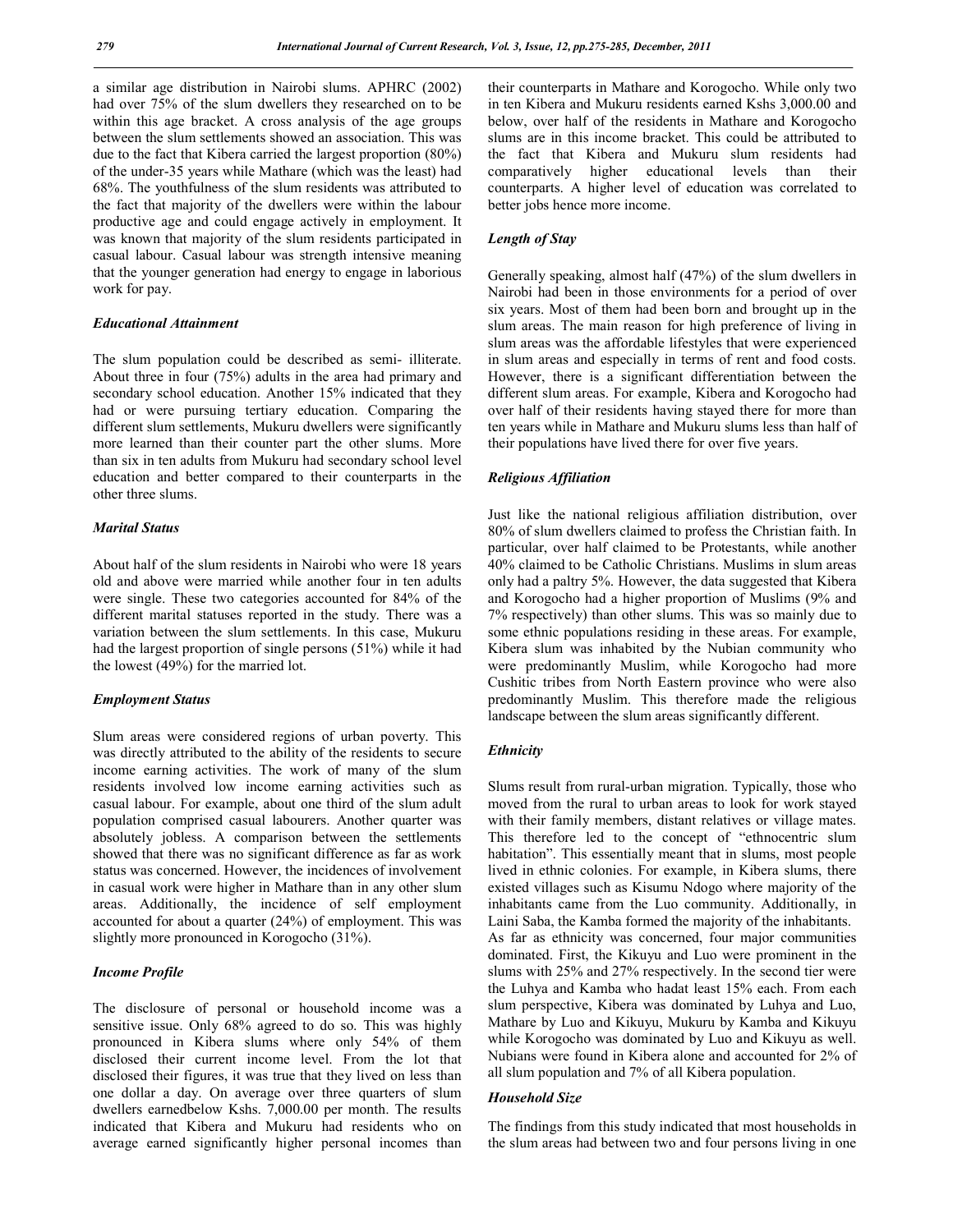household. This was a typical household size for many households in the urban areas. Generally the average household size was 3.2 in the slum areas. However, this average differed significantly between the different slum areas. Korogocho had the highest average of 3.8 persons per household, followed by Kibera and Mathare which had 3.2 persons per household. Mukuru had the lowest household size with only 2.9 persons per household. The low household sizes could be attributed mainly to the fact that earlier on slums were dominated by urban migrants from the rural areas who were mainly males who had come to seek work. However, this changed over time; more people could raise their families in the slums. As such, this being a period of that change, the household sizes were also large.

#### *Slum Poverty Profile*

Slums are generally as areas that represent urban poverty. Due to lack of essential necessities, such as adequate shelter and sanitation, these regions are inhabited with populations that can hardly survive on more than a dollar a day. However, while this has been the common paradigm anecdotal information reveals that there exist different socio-economic profiles within the slums. For example, it is known that the landlords who build and rent houses in slum areas also live in the slums. This group of people is affluent but has decided to live in the slums to safeguard their economic interests. In a bid to determine the level of affluence, income information was not enough either due to the fact that there were chances those respondents might under or over claim. As such in its place, there was a substitute measure known as the wealth index. This index was developed to profile the socialeconomic well being of the population. It was derived from ownership of essential household durables and use of various services. This information was analyzed with Principal Components Analysis (PCA) to determine the wealth score. This wealth score was then divided into 5 equal groups at the total population level and compared across the different slums. A closer look at results revealed that there were significant differences between the slum areas as far as their socioeconomic profiles were concerned. In analyzing the top most profile it was clear that Mukuru stood out from the rest of the slums with about one third (32%) of its population occupying this category. Kibera was the lowest with only one in ten (10%). This was evidence that the respondent stated income was subject to inflationary biases, and that was why a household asset base poverty profiling was more appropriate in establishing the truth.

#### **Typology of Crime in the Slums of the City of Nairobi**

#### *Crime Scenario in the Slum Areas*

In a bid to analyze the crime situation in the slum areas, the respondents were asked to generally describe the types of crimes they experienced in their area. This interviewing technique was used to evaluate which crimes were top-ofmind and those that were not. Top-of-mind crimes are those which the respondents remember easily. In this way, it is possible to determine which crimes were either very recent and/or very severe. These two values were grossed up to obtain the total mentions which were shown in Table 1. The table was ranked in descending format by the total column.

From a sample of 659 respondents, a total of 5,195 individual crimes were mentioned. This accounted for about an average of 8 crimes mentioned person. From this, most mentions came from Kibera (31%), Mathare (25%), Mukuru (25%) and finally Korogocho had 20%. As far as each crime was concerned, none of them accounted for more than 15% of all the mentions. Illicit brew had a share of mentions 12% followed by general robbery (11%). Burglary, Mugging, Drug abuse and Assault each accounted for about 10% of all mentions. The rest as seen from Table 1 had less than 10% of the mentions.

# *Crime Incidence in the Slum Areas*

From the slum perspective as far as the total crime mentions were concerned, it was clear that the production and consumption of illicit brew was the most prevalent crime experienced in the slum areas (97%).

**Table 1: Total Mentions of Crime in Slums**

|                             | Kibera |               | Mathare |               | Mukuru         |               | Korogocho         |               | Total |               |
|-----------------------------|--------|---------------|---------|---------------|----------------|---------------|-------------------|---------------|-------|---------------|
|                             | Count  | $\frac{0}{n}$ | Count   | $\frac{9}{6}$ | Count          | $\frac{0}{n}$ | Count             | $\frac{0}{n}$ | Count | $\frac{0}{6}$ |
| <b>Illicit</b> brew         | 213    | 13.3%         | 152     | 12.0%         | 163            | 12.8%         | 112               | 10.6%         | 640   | 12.3%         |
| Robbery                     | 187    | 11.7%         | 143     | 11.3%         | 158            | 12.4%         | 105               | 10.0%         | 593   | 11.4%         |
| <b>Burglary</b>             | 191    | 11.9%         | 122     | 9.6%          | 141            | 11.1%         | 105               | 10.0%         | 559   | 10.8%         |
| Mugging                     | 182    | 11.4%         | 127     | 10.0%         | 140            | 11.0%         | 102               | 9.7%          | 551   | 10.6%         |
| <b>Drugs</b>                | 184    | 11.5%         | 129     | 10.1%         | 128            | 10.1%         | 98                | 9.3%          | 539   | 10.4%         |
| <b>Assault</b>              | 173    | 10.8%         | 144     | 11.3%         | 103            | 8.1%          | 102               | 9.7%          | 522   | $10.0\%$      |
| Murder                      | 153    | 9.6%          | 106     | 8.3%          | 92             | 7.2%          | 80                | 7.6%          | 431   | 8.3%          |
| Robbery<br>with<br>violence | 112    | 7.0%          | 81      | 6.4%          | 117            | 9.2%          | 99                | 9.4%          | 409   | 7.9%          |
| Pick-<br>pocketing          | 83     | 5.2%          | 99      | 7.8%          | 94             | 7.4%          | 80                | 7.6%          | 356   | 6.9%          |
| Sexual<br>abuse             | 67     | 4.2%          | 44      | 3.5%          | 55             | 4.3%          | 80                | 7.6%          | 246   | 4.7%          |
| Arson                       | 14     | 0.9%          | 71      | 5.6%          | 54             | 4.2%          | 31                | 2.9%          | 170   | 3.3%          |
| Kidnapping                  | 10     | 0.6%          | 27      | 2.1%          | 10             | 0.8%          | 28                | 2.7%          | 75    | 1.4%          |
| Car-jacking                 | $\tau$ | 0.4%          | 17      | 1.3%          | 13             | 1.0%          | $\overline{23}$   | 2.2%          | 60    | 1.2%          |
| Other                       | 23     | 1.4%          | 9       | 0.7%          | $\overline{4}$ | 0.3%          | $\overline{\tau}$ | 0.7%          | 43    | 0.8%          |
| Total<br><b>Mentions</b>    | 1599   | 100.0%        | 1271    | 100.0%        | 1272           | $100.0\%$     | 1053              | 100.0%        | 5195  | 100.0%        |

**Table 2: Crime Incidence in Slums**

|                          |       | Kibera        |       | Mathare |                | Mukuru        |       | Korogocho     |       | Total         |
|--------------------------|-------|---------------|-------|---------|----------------|---------------|-------|---------------|-------|---------------|
|                          | Count | $\frac{a}{b}$ | Count | $\%$    | Count          | $\frac{a}{c}$ | Count | $\frac{9}{6}$ | Count | $\frac{a}{b}$ |
| <b>Illicit</b> brew      | 213   | 95.5%         | 152   | 100.0%  | 163            | 96.4%         | 112   | 97.4%         | 640   | 97.1%         |
| Robbery                  | 187   | 83.9%         | 143   | 94.1%   | 158            | 93.5%         | 105   | 91.3%         | 593   | 90.0%         |
| Burglary                 | 191   | 85.7%         | 122   | 80.3%   | 141            | 83.4%         | 105   | 91.3%         | 559   | 84.8%         |
| Mugging                  | 182   | 81.6%         | 127   | 83.6%   | 140            | 82.8%         | 102   | 88.7%         | 551   | 83.6%         |
| <b>Drugs</b>             | 184   | 82.5%         | 129   | 84.9%   | 128            | 75.7%         | 98    | 85.2%         | 539   | 81.8%         |
| Assault                  | 173   | 77.6%         | 144   | 94.7%   | 103            | 60.9%         | 102   | 88.7%         | 522   | 79.2%         |
| Murder                   | 153   | 68.6%         | 106   | 69.7%   | 92             | 54.4%         | 80    | 69.6%         | 431   | 65.4%         |
| Robbery with<br>violence | 112   | 50.2%         | 81    | 53.3%   | 117            | 69.2%         | 99    | 86.1%         | 409   | 62.1%         |
| Pick-<br>pocketing       | 83    | 37.2%         | 99    | 65.1%   | 94             | 55.6%         | 80    | 69.6%         | 356   | 54.0%         |
| Sexual abuse             | 67    | 30.0%         | 44    | 28.9%   | 55             | 32.5%         | 80    | 69.6%         | 246   | 37.3%         |
| Arson                    | 14    | 6.3%          | 71    | 46.7%   | 54             | 32.0%         | 31    | 27.0%         | 170   | 25.8%         |
| Kidnapping               | 10    | 4.5%          | 27    | 17.8%   | 10             | 5.9%          | 28    | 24.3%         | 75    | I1.4%         |
| Car-jacking              | 7     | 3.1%          | 17    | 11.2%   | 13             | 7.7%          | 23    | 20.0%         | 60    | 9.1%          |
| Other.                   | 23    | 10.3%         | 9     | 5.9%    | $\overline{4}$ | 2.4%          | 7     | 6.1%          | 43.   | 6.5%          |
| Total                    | 223   | 100.0%        | 152   | 100.0%  | 169            | 100.0%        | 115   | 100.0%        | 659   | 100.0%        |

This was followed by general robbery (90%), burglary (85%) mugging (84%), drug abuse (82%) assault (79%) and murder (65%), robbery with violence (62%), pick-pocketing (54%), sexual offences (37%), arson attacks (26%), kidnapping (11%) and carjacking (9%).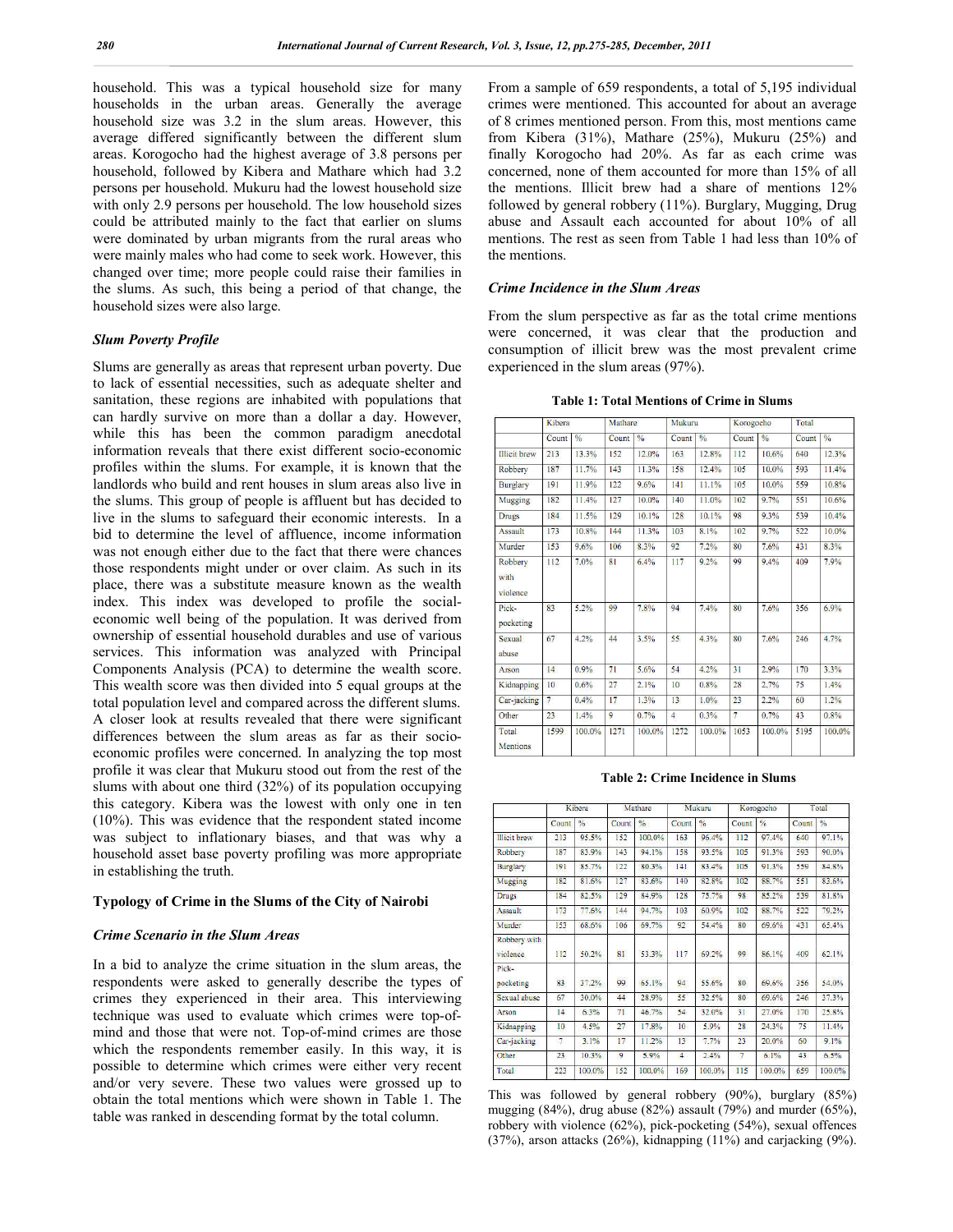Other minor crimes not in the list accounted for only 6% of the respondents. This information confirmed that there was a lot of crime experienced in the slum areas.

#### **Crime Trends and Future Expectations**

About a third (31%) of all slum dwellers thought that there had been an increase in crime. Another 46% felt that crime had increased. The remaining 23% were split between those who said it had remained the same (18%) and those who did not have any idea (5%). These perceptions also differed significantly between the slum areas. From the slum point of view, Kibera residents seemed to feel that crime in the past year had increased. While only less than 30% of the residents in each of the slum said crime had increased in the past one year, Kibera had a majority of 46%. It was only in Kibera and Mukuru where the least proportion of residents (38%) indicated that crime had reduced.

#### **Table 3: Crime Trends in the Past Year**

|                   |       | Kibera |       | Mathare |       | Mukuru |       | Karagadho |       | Total  |
|-------------------|-------|--------|-------|---------|-------|--------|-------|-----------|-------|--------|
|                   | Count | %      | Count | $\%$    | Count | $\%$   | Count | $\%$      | Count | $\%$   |
| Increased         | 102   | 45.7%  | 37    | 24.3%   | 45    | 26.6%  | 23    | 20.0%     | 207   | 31.4%  |
| Remained the same | 33    | 14.8%  | 26    | 17.1%   | 40    | 23.7%  | 17    | 14.8%     | 116   | 17.6%  |
| Decreased         | 84    | 37.7%  | 83    | 54.6%   | 64    | 37.9%  | 69    | 60.0%     | 300   | 45.5%  |
| Don't know        | 4     | 1.8%   | 6     | 3.9%    | 20    | 11.8%  | 6     | 5.2%      | 36    | 5.5%   |
| Total             | 223   | 100.0% | 152   | 100.0%  | 169   | 100.0% | 115   | 100.0%    | 659   | 100.0% |

 $(\chi^2 = 60.04, df = 9, p<0.05, Significant)$ 

Table 4 shows the other side of the coin, i.e. future expectations of crime levels in the own slum localities.

#### **Table 4: Future Expectations of Crime Trends in the Coming Year**

|                      |      | Kibera |       | Mathare | <b>Mkuru</b> |                                             | Kacapatro       |                          |                | Total |
|----------------------|------|--------|-------|---------|--------------|---------------------------------------------|-----------------|--------------------------|----------------|-------|
|                      | Cant | %      | lCart | %       | lCart        | %                                           | lcart           | %                        | lat            | $\%$  |
| Imrease              | 105  | 47.1%  | 25    | 164%    | 40           | 23.7%                                       | 23 <sup>1</sup> | 20.0%                    | 193            | 29.3% |
| <b>Remainthesame</b> | 14   | 63%    | 17    | 11.2%   | 16           | 95%                                         | 8               | 7.0%                     | $\overline{5}$ | 8.3%  |
| Decrease             | 72   | 323%   | 85    | 55.9%   | 57           | 33.7%                                       | 62              | 53.9%                    | 276            | 41.9% |
| Dan't know           | 32   | 14.3%  | 25    | 164%    | 56           | 33.1%                                       |                 | 22   19.1%   135   20.5% |                |       |
| Tdal                 | 223  | 100.0% |       |         |              | 152 100.0% 169 100.0% 115 100.0% 659 100.0% |                 |                          |                |       |

 $(\chi^2$  = 78.342, df = 9, p<0.05, Significant)

As far as future expectations were concerned, the findings were marred with a higher proportion of uncertainty. Two in ten (20%) slum respondents were not sure of what their expectations were a majority had hopes that crime would reduce significantly in the coming year. This was attested by 42% of the respondents. Slum differentiation in this aspect was evident. While the general trend was that the residents were optimistic that crime would reduce, it as vital to note that Kibera residents were the most pessimistic as far as future expectations of crime was concerned. 47% of Kibera residents indicated that they expected that crime would increase in the coming year. A further cross tabulation analysis was done to investigate the relationship between how much previous perception of crime trends affected future perception. The general trend was that those who felt that crime levels had increased in the last one year, also felt that it escalate in the next year. The inverse was also true this was felt across the board. However, there was a point at which Kibera slum residents had a different view. Out of those who said that crime levels either remained the same or decreased in the past year, a comparatively huge group of those from Kibera (32%) said that they expected the crime levels to increase in the near future. This figure was high compared to the figures obtained from the same group having similar views from the other slum

areas. In Mathare, only 6%, Mukuru 18% and Korogocho 11% shared similar views.

#### **Causes of Crime in the Slums of the City of Nairobi**

The respondents were asked to mention in their own opinion what they would regard as the main causes of crime in their area. From the findings, three key causes were identified both from the quantitative and qualitative data. As shown in Table 15, high levels of youth unemployment, poverty and indulgence in drugs were singled out as the main causes.

| <b>Table 5: Causes of Crime</b> |  |
|---------------------------------|--|
|---------------------------------|--|

|                                          |       | Kibera |       | Mathare |       | Mukuru |       | Koroaocho |       | Total  |
|------------------------------------------|-------|--------|-------|---------|-------|--------|-------|-----------|-------|--------|
|                                          | Count | %      | Count | %       | Count | %      | Count | %         | Count | %      |
| <b>Uneployment</b><br>/Idleness          | 147   | 65.9%  | 91    | 59.9%   | 109   | 64.5%  | 55    | 47.8%     | 402   | 61.0%  |
| Poverty                                  | 59    | 26.5%  | 54    | 35.5%   | 40    | 23.7%  | 30    | 26.1%     | 183   | 27.8%  |
| Indulgence in illicit<br>brew/drug abuse | 17    | 7.6%   | 21    | 13.8%   | 23    | 13.6%  | 17    | 14.8%     | 78    | 11.8%  |
| Other reasons                            | 26    | 11.7%  | 28    | 18.4%   | 37    | 21.9%  | 21    | 18.3%     | 112   | 17.0%  |
| No reason provided                       | 9     | 4.0%   | 11    | 7.2%    | 6     | 3.6%   | 14    | 12.2%     | 40    | 6.1%   |
| Total                                    | 223   | 100.0% | 152   | 100.0%  | 169   | 100.0% | 115   | 100.0%    | 659   | 100.0% |

# *High Levels of Youth Unemployment*

Topping the list was the issue of high levels of unemployment among the youth (61%). This was attributed to the fact that most youth had finished or dropped out of school, and with no gainful employment, they resorted to criminal activities to make a living. Initial findings from study indicated that at least 62% of the slum residents did not have any sort of permanent or well paying employment. Comparatively, the same reason was given in all the slums at the same overall percentage of 60% and above save for Korogocho slum dwellers whose only 48% attributed the crime levels to unemployment. The same issue was raised in the FGDs (Focus group Discussion), for example, in Kibera, one respondent said:

...One of the reasons for crime is total idleness... you find that, if you are not employed… you find some people are just there, they are just there doing nothing… so, when they are just there, they just do the thinking, they are defeated on what to do [don't have anything to do, so they engage in criminal activities] (Kibera FGD, Men).

While in Mukuru, another respondent also said:

…unemployment also brings about cases of theft that you have heard about, mobile phones, stoves…yes, they are jobless, they steal your phone and sell it so that they can be able to pay rent (Mukuru, Women FGD).

# *Poverty*

The low levels of poverty have been associated with high criminal activities in the slum areas. From the findings of the study, 28% of the slum dwellers mentioned poverty as one of the motivations for crime. When a comparison was made between the different slum localities, Mathare residents showed a higher propensity to mention poverty (36%) compared to 24%-26% for the other slums. The aspect of poverty as a cause of crime was also reiterated in the FGDs. In the words of one informant: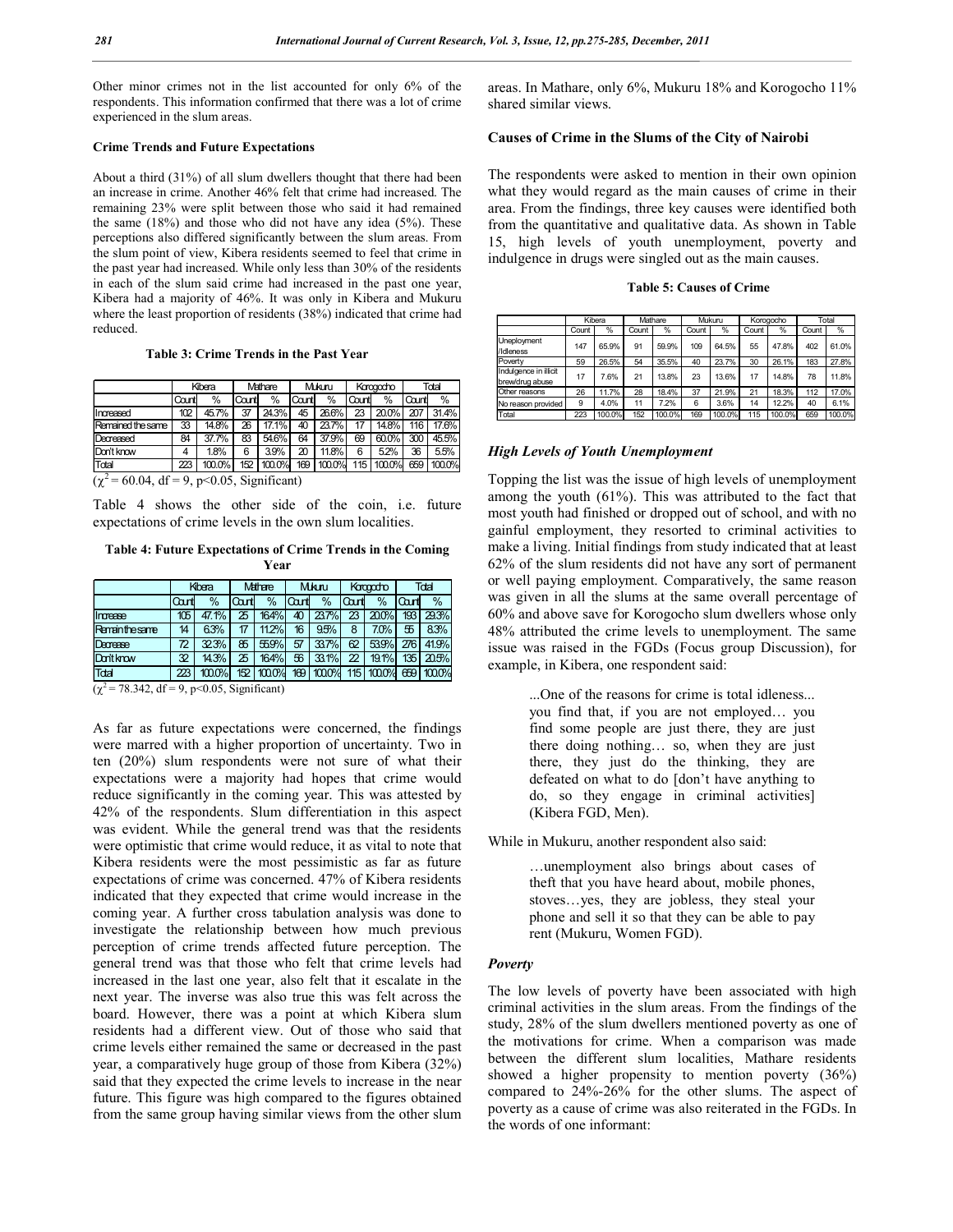…am saying that if you don't actually receive all the necessities in life, due to poverty, like you lack almost everything, the solution could be crime… (Kibera FGD, Men).

#### *Illicit Brew and Drug Abuse*

Even though illicit brew was mentioned to be the most prevalent crime, it was also mentioned to be a key contributor (12%) to crime scenario in the slum areas. The respondents felt that there was relationship between drugs abuse and crime. First, was the claim that most criminals operate under the influence of some drugs to accomplish their crimes. According to Mushanga (1988), drunkenness plays a leading role in the genesis of criminal acts and deviant behaviour. Secondly, some drugs are expensive to buy and this drives, especially the youth to engage in criminal activities to get money to buy the drugs. When comparing the different slums, Mathare, Mukuru and Korogocho had about 15% mentions of illicit brew and drugs as a cause of crime; Kibera had about half of that (8%). These differential could explained by the fact that earlier in the study, it had been found out that Kibera slums showed very low levels (27%) of illicit brew as a spontaneously mentioned crime. In the Korogocho FGD, one respondent said:

> …even if a man is educated, when he starts taking drugs, he can't do any work… (Korogocho FGD, Women).

While another also said:

…drugs are expensive; in order for one to be able to purchase that drug…they will have to steal an item, sell it then purchase the drug… (Mathare FGD, Men).

Other mentioned causes of crime included, greed for other people's property, peer pressure, limited crime control by police and community. Availability of small arms, Lack of lights, vigilante groups and militia, slums being convenient hideouts for criminals, local tribal politics and illiteracy were also mentioned as contributing causes.

# **Differential Characteristics of Nairobi Slum Crime Victims and Associated Vulnerability**

A second objective of this study was to understand and discuss the demographic characteristics of victims of crime in the slum areas as a way of measuring those population groups most vulnerable to crime. According to Siegel (1995), social and demographic characteristics are key dependent factors for crime victimization. Therefore, it has been shown that some crimes affect people of one demographic characteristic than others. For instance, Siegel (1995) shows that males are more prone to violent crimes than females, while females are more likely to be attacked by relatives. Essentially, in this section the following hypothesis was tested:

> Hypothesis 3: The probability of being victimised or being vulnerable to crime is similar across the different slums and across the different demographics profiles within those slums

Such kind of knowledge is vital in determining which vulnerable groups to crime victimization exist in a society. This section examines vulnerable groups as far as crime victims are concerned in the slum areas.

# *Slum Crime Victimization Differentials*

A question was posed to the respondents as follows:"Have you personally been a victim of any form of crime in the past one year? The data from the forgoing study suggested that 44.3% of adults in the slum areas had been victims of crime in the past one year.

Table 6: Crime Victimization in the Past Year

|                                                    |       | <b>Kibera</b> |       | <b>Mathare</b> |       | <b>Mukuru</b> |       | Korogocho | <b>Total</b> |        |
|----------------------------------------------------|-------|---------------|-------|----------------|-------|---------------|-------|-----------|--------------|--------|
|                                                    | Count | 1%            | Count | 1%             | Count | $\frac{1}{2}$ | Count | 1%        | Count        | 1%     |
| <b>Victimised</b>                                  | 76    | 34.1%         | 68    | 44.7%          | 81    | 47.9%         | 67    | 58.3%     | 292          | 44.3%  |
| Not victimised                                     | 147   | 65.9%         | 84    | 55.3%          | 88    | 52.1%         | 48    | 41.7%     | 367          | 55.7%  |
| <b>Total</b>                                       | 223   | 100.0%        | 152   | 100.0%         | 169   | 100.0%        | 115   | 100.0%    | 659          | 100.0% |
| $(\chi^2 = 19.435, df = 3, p < 0.05, Significant)$ |       |               |       |                |       |               |       |           |              |        |

As far as the victimization levels in the different slum areas were concerned, there was a significant variation as seen in Table 6 a further calculation on the propensities departing from the overall average showed that Korogocho slum had a 32% higher propensity than overall average (44.3%) to have a victim of any form of crime. In Kibera there was a 23% lower than average propensity for anyone to be a victim of any form of crime. It was only in Korogocho that over half of the residents had been victims of some form of crime within one year before the date of data collection. By any standards, these victimization levels were high.

# *Demographic and Socio-economic Profile of Slum Crime Victims*

This section deals with the demographic and socio-economic profile of slum crime victims in the city of Nairobi. The analytical approach provided data tables with a filter of only those who were victimised and comparing this across the slum areas in a bid to explore the differentials between the crime victims' characteristics. This analysis sought to answer the question: what are the characteristics of slum crime victims?

Table 7: Gender Profile

|                                                                                |       | Kibera |       | Mathare |       | Mukuru | Korogocho |       | Total |       |
|--------------------------------------------------------------------------------|-------|--------|-------|---------|-------|--------|-----------|-------|-------|-------|
|                                                                                | Count | %      | Count | %       | Count | %      | Count     | %     | Count | %     |
| Male                                                                           | 42    | 55.3%  | 36    | 52.9%   | 49    | 60.5%  | 34        | 50.7% | 161   | 55.1% |
| Female                                                                         | 34    | 44.7%  | 32    | 47.1%   | 32    | 39.5%  | 33        | 49.3% | 131   | 44.9% |
| Total                                                                          | 76    | 100%   | 68    | 100%    | 81    | 100%   | 67        | 100%  | 292   | 100%  |
| $(\chi^2 = 1.595, \text{ df} = 3, \text{ p} > 0.661, \text{ Not significant})$ |       |        |       |         |       |        |           |       |       |       |

Table 7 shows that on overall those who claimed to have been victims were more male than females (55% compared to 45% respectively). Korogocho and Mathare showed an almost even balance between the genders. Mukuru crime victims were skewed towards the male since 6 out of 10 victims were male, the rest were of course females. Inferentially speaking there was no statistical difference between gender profiles of victims across the slums.

# *Education Level Profile of Slum Crime Victims*

The data revealed that about a half (49.7%) of the victims had secondary school education. This could be attributed to the fact that those who had secondary education were the majority. A significant difference was detected by the Chi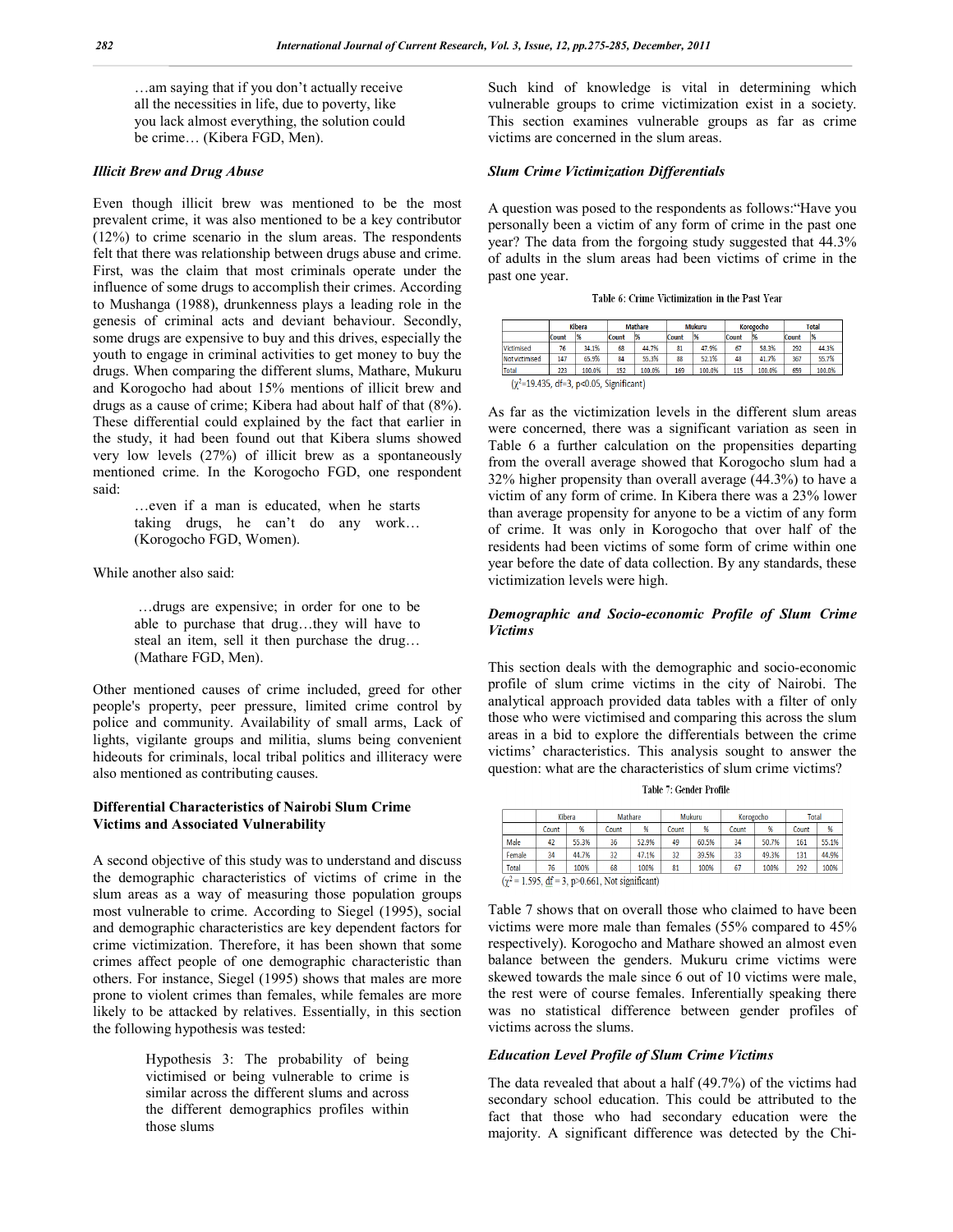Square results. Mathare and Korogocho exhibited unique profiles. Most of the victims in Mathare had the lowest level of education while in Korogocho, there was an almost equal split between No education/Primary and Secondary education each at about 40%.

| <b>Table 8: Education Level Profile</b> |  |
|-----------------------------------------|--|
|-----------------------------------------|--|

|                             | Kibera |       | Mathare        |       | Mukuru |       | Korogocho |       | Total |       |
|-----------------------------|--------|-------|----------------|-------|--------|-------|-----------|-------|-------|-------|
|                             | Count  | %     | Count          | %     | Count  | $\%$  | Count     | $\%$  | Count | $\%$  |
| No<br>education/<br>Primary | 21     | 27.6% | 36             | 52.9% | 18     | 22.2% | 28        | 41.8% | 103   | 35.3% |
| Secondary                   | 45     | 59.2% | 25             | 36.8% | 48     | 59.3% | 27        | 40.3% | 145   | 49.7% |
| Post-<br>secondary          | 10     | 13.2% | $\overline{7}$ | 10.3% | 15     | 18.5% | 12        | 17.9% | 44    | 15.1% |
| Total                       | 76     | 100%  | 68             | 100%  | 81     | 100%  | 67        | 100%  | 292   | 100%  |

 $(\gamma^2 = 20.564, df = 6, p < 0.05,$  Significant)

Table 9: Employment Status Profile

|                                     | Kibera |       | Mathare |       | Mukuru |       | Korogocho |       | Total |       |
|-------------------------------------|--------|-------|---------|-------|--------|-------|-----------|-------|-------|-------|
|                                     | Count  | %     | Count   | %     | Count  | %     | Count     | %     | Count | %     |
| <b>Unemployed</b>                   | 26     | 34.2% | 15      | 22.1% | 20     | 24.7% | 12        | 17.9% | 73    | 25.0% |
| <b>Employed part</b><br>time/Casual | 28     | 36.8% | 29      | 42.6% | 25     | 30.9% | 24        | 35.8% | 106   | 36.3% |
| <b>Employed full</b><br>time        | 8      | 10.5% | 5       | 7.4%  | 11     | 13.6% | 10        | 14.9% | 34    | 11.6% |
| <b>Self employed</b>                | 14     | 18.4% | 19      | 27.9% | 25     | 30.9% | 21        | 31.3% | 79    | 27.1% |
| Total                               | 76     | 100%  | 68      | 100%  | 81     | 100%  | 67        | 100%  | 292   | 100%  |

#### *Employment Status Profiles of Slum Crime Victims*

As Table 9 descriptively shows, most of the crime victims were employed as part time or casual workers. However, there was no significant difference between the different slum areas.

# *Age Group Profiles of Slum Crime Victims*

The study also sought to confirm whether there was a crime victim age differentiation between the slums. Table 10 shows the results.

|       | Kibera |       | Mathare |       |       | Mukuru |       | Korogocho | Total |       |
|-------|--------|-------|---------|-------|-------|--------|-------|-----------|-------|-------|
|       | Count  | %     | Count   | %     | Count | %      | Count | %         | Count | %     |
| 18-24 | 26     | 34.2% | 12      | 17.6% | 20    | 24.7%  | 26    | 38.8%     | 84    | 28.8% |
| 25-34 | 32     | 42.1% | 30      | 44.1% | 44    | 54.3%  | 24    | 35.8%     | 130   | 44.5% |
| 35-44 | 10     | 13.2% | 15      | 22.1% | 13    | 16.0%  | 10    | 14.9%     | 48    | 16.4% |
| $45+$ | 8      | 10.5% | 11      | 16.2% | 4     | 4.9%   |       | 10.4%     | 30    | 10.3% |
| Total | 76     | 100%  | 68      | 100%  | 81    | 100%   | 67    | 100%      | 292   | 100%  |

Table 10: Age Group Profiles

 $(\chi^2 = 15.971, df = 9, p > 0.05, Not Significant)$ 

Most of those who claimed to have been victims of crime were between 25 and 34 years of age (45%). The pattern was similar across the different slums, thus there was no significant difference detected. However, it was vital to note descriptively that Korogocho had almost a similar split between those aged 18 to 24 and 25 to 34 years.

#### *Wealth Quintiles Profiles of Slum Crime Victims*

Another variable that was used to profile the crime victims was based on levels of affluence. Table 11 shows the frequency distribution.

|  |  |  | Table 11: Wealth Quintiles Profiles |  |
|--|--|--|-------------------------------------|--|
|--|--|--|-------------------------------------|--|

|                | Kibera |               | Mathare   |       | Mukuru |       |       | Korogocho |       | Total |  |  |
|----------------|--------|---------------|-----------|-------|--------|-------|-------|-----------|-------|-------|--|--|
|                | Count  | $\frac{9}{6}$ | Count     | %     | Count  | $\%$  | Count | %         | Count | %     |  |  |
| Lowest         | 15     | 19.7%         | 23        | 33.8% | 8      | 9.9%  | 19    | 28.4%     | 65    | 22.3% |  |  |
| Fourth         | 18     | 23.7%         | 13        | 19.1% | 18     | 22.2% | 13    | 19.4%     | 62    | 21.2% |  |  |
| <b>Third</b>   | 10     | 13.2%         | 9         | 13.2% | 20     | 24.7% | 12    | 17.9%     | 51    | 17.5% |  |  |
| Second         | 23     | 30.3%         |           | 10.3% | 10     | 12.3% |       | 10.4%     | 47    | 16.1% |  |  |
| <b>Highest</b> | 10     | 13.2%         | 16        | 23.5% | 25     | 30.9% | 16    | 23.9%     | 67    | 22.9% |  |  |
| Total          | 76     | 100%          | <b>AR</b> | 100%  | 81     | 100%  | 67    | 100%      | 292   | 100%  |  |  |

 $(\chi^2 = 33.793, df = 12, p < 0.01, Significant)$ 

Typically, every level of affluence has got its own share of crime victims. This almost typifies the population wealth quintiles where each quintile was assigned 20% of the sample. However, it seemed that the lowest and the highest quintiles had the same share of victims at about 22% each. The second highest quintile had the least fraction of the victims at 16%. A Chi-square test revealed a statistical differentiation between the slums. To illustrate this point, Mukuru seemed to be standing out from the other slums. This was exemplified by the fact that as far as the lowest quintile was concerned, only 10% of its residents who occupied this class were victims. Compared across the slums, this group had half of its closest rival Kibera with about 20% of this group.

#### *An Analysis into Crime Victimization Vulnerability*

The analysis of crime victimization vulnerability was based on two broad categories of the respondent characteristics. These were demographic characteristics that included gender and age, and the socio-economic characteristics that included level of education, employment status and income quartiles. Vulnerability analysis sought to answer the question: which demographic and socio-economic groups have the highest risk of becoming crime victims. In this analysis, column percentages within each characteristic group, e.g. Kibera, Mathare, Mukuru or Korogocho or Male or female (gender), were used. The column percent provided the probability that an individual in a particular group was likely to be a victim of crime. These probabilities of victimization were then compared across each other. Groups with higher probabilities than others were considered more vulnerable.

#### *Demographic Bases for Crime Victimization*

#### Gender Bases for Crime Victimization

Even though other studies had shown a significant differentiation between victimization levels by gender, the findings of the foregoing study indicated that there was not much difference in the victimization levels between the males and females for slum dwellers as seen in Table 12. A female was as more likely to be a victim of crime as a male in the slum areas of Nairobi.

|  | Table 12: Crime Victimization in the Past Year by Gender |  |  |  |
|--|----------------------------------------------------------|--|--|--|
|  |                                                          |  |  |  |

|                |               | Male         |       | Female | Total         |       |  |
|----------------|---------------|--------------|-------|--------|---------------|-------|--|
|                | Count         | %            | Count | $\%$   | Count         | $\%$  |  |
| Victimised     | 161           | 46.3%        | 131   | 42.1%  | 292           | 44.3% |  |
| Not Victimised | 187           | 180<br>53.7% |       | 57.9%  | 367           | 55.7% |  |
| Total          | 348<br>100.0% |              | 311   | 100.0% | 659<br>100.0% |       |  |

 $(\chi^2 = 0.980, \text{ df} = 1, \text{ p} < 0.322, \text{ Not significant})$ 

A further look at the crime victimization by gender between the slums showed that generally, males were slightly more likely to be victims of crime than females in all the slums, save for Mathare. The data suggested slightly higher victimization rate among the Mathare females (49%) than among the males (41%).

## *Age Bases for Crime Victimization*

Age is another important demographic characteristic that determines crime victimization. Previous studies had shown that younger people were more prone to victimizations because of lifestyle patterns (Kibuka, 1979, p. 13-23). However, the findings from the foregoing study indicated that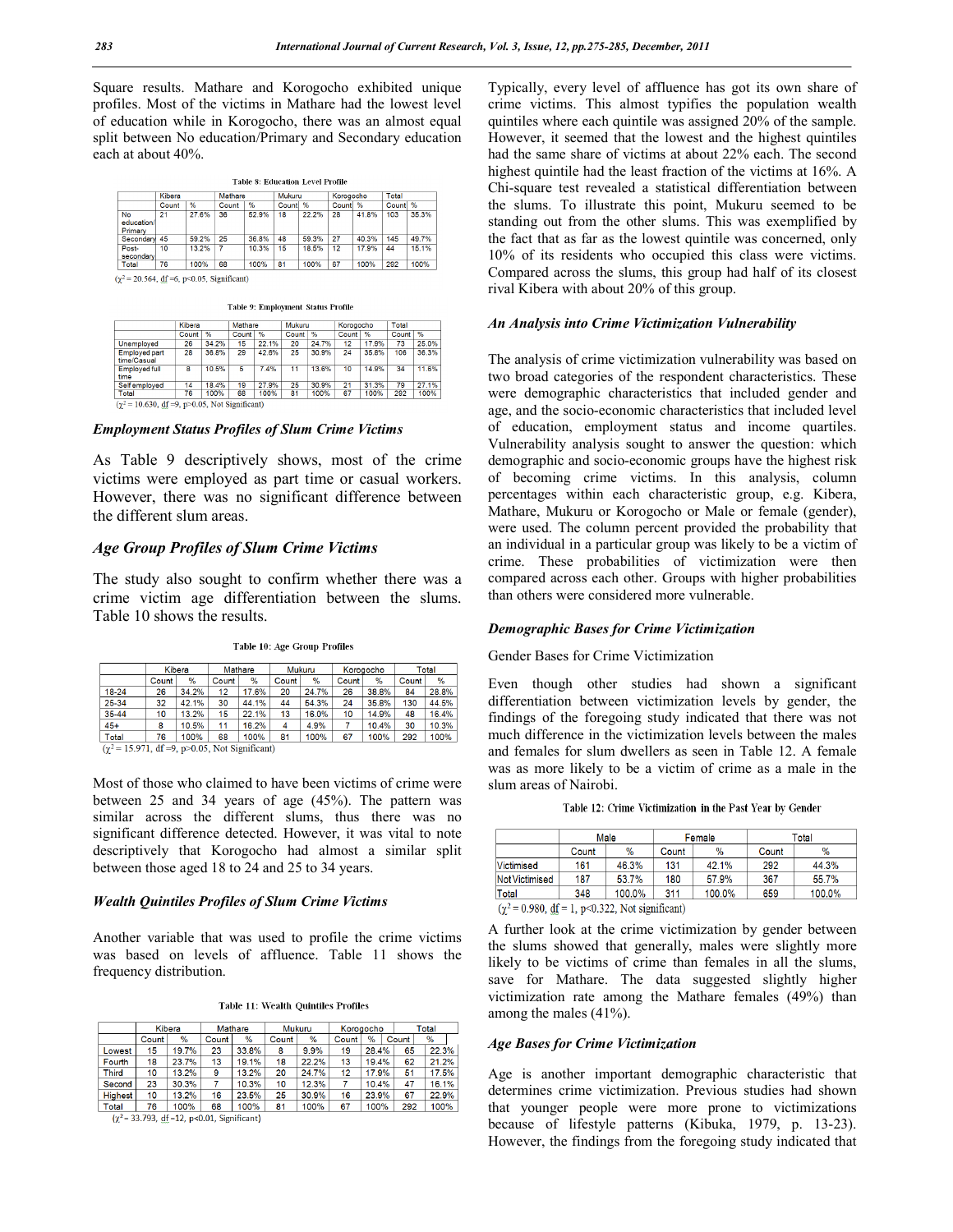as one got older in the slums, the chances of getting victimized. Never less the differences between the age groups were not statistically significant.

| 18-24 vears                  |        | 25-34 years |       | 35-44 vears |             |       |               | Total           |                 |
|------------------------------|--------|-------------|-------|-------------|-------------|-------|---------------|-----------------|-----------------|
| Count                        | $\%$   |             | %     |             | $\%$        |       | $\frac{9}{6}$ |                 | $\frac{9}{6}$   |
| 84                           | 38.2%  | 130         | 45.9% | 48          | 49.0%       | 30    | 51.7%         | 292             | 44.3%           |
| <b>Not Victimised</b><br>136 | 61.8%  | 153         | 54.1% | 50          | 51.0%       | 28    | 48.3%         | 367             | 55.7%           |
| 220                          | 100.0% | 283         |       | 98          |             | 58    |               | 659             | 100.0%          |
|                              |        |             |       | Countl      | $ 100.0\% $ | Count | 100.0%        | $45+$<br>Countl | Count<br>100.0% |

Table 13: Crime Victimization in the Past Year by Age

 $(\chi^2 = 5.810 \text{ df} = 3, \text{ p} < 0.121, \text{ Not significant})$ 

One explanation could be that the younger people had established their own networks such that they had associations with the criminals. For example, most of them might have schooled together and thus knew each other. Therefore, the chances of the young criminals attacking those of their age were lower. Even though evidence revealed that older people suffered a big chance of being crime victims, save for Mukuru slums where those aged 25-34 years had a bigger chance of being crime victims, there were no statistically significant differences in victimization and age among the four slums studied.

#### *Socio-Economic Bases for Crime Victimization*

#### *Education Bases for Crime Victimization*

An analysis of the highest level of education, as a dependent variable for crime victimization for slum settlers', showed very little variation. Even though other studies had shown some similarities, this one showed no variation at all as seen in Table 14.

Table 14: Crime Victimization in the Past Year by Highest Level of Education

|                                                         |       | No education/Primary |       | Secondary |       | Post-secondary | Total |           |  |  |
|---------------------------------------------------------|-------|----------------------|-------|-----------|-------|----------------|-------|-----------|--|--|
|                                                         | Count | $\%$                 | Count | %         | Count | $\%$           | Count | $\%$      |  |  |
| Victimised                                              | 103   | 44.2%                | 145   | 44.9%     | 44    | 42.7%          | 292   | 44.3%     |  |  |
| <b>Not victimised</b>                                   | 130   | 55.8%                | 178   | 55.1%     | 59    | 57.3%          | 367   | 55.7%     |  |  |
| Total                                                   | 233   | 100.0%               | 323   | 100.0%    | 103   | 100.0%         | 659   | $100.0\%$ |  |  |
| $(\gamma^2 = 0.151, df = 2, p < 0.927)$ not significant |       |                      |       |           |       |                |       |           |  |  |

As far as the variation in the slums was concerned, slight variations could be identified between the slums. For example, Table 14 shows that Mukuru slums had the least variation, followed by Kibera. However, in Mathare, residents with lower educational levels seemed more vulnerable to crime, while in Korogocho, those with higher education levels seem to be more vulnerable to crime.

# **Employment Status by Crime Victimization**

The findings from the foregoing study indicated that those who were unemployed or were employed in casual labour had a lower chance (between 39% and 41%) of getting victimized compared to their counterparts who were either employed fulltime or were self employed (between 51% and 54%). The general reason for this observed behaviour was that those who were employed full-time or self employed occupied higher social status than the rest of the residents making them easy targets of crimes such as burglary and robbery.

As far as the slum differentials were concerned, Kibera slum showed very little differences between the different employment statuses as seen in Table 15. The rest of the slums showed marked difference between the employment status dichotomies as observed earlier on.

#### *Income Quintiles Bases for Crime Victimization*

This study also attempted to find out if there was any specific relationship between an individual's level of affluence and crime victimization. Measured by the wealth quintiles, the data suggested that, the incidence of crime victimization was higher in the lowest and the highest quintiles (about 50% each). This difference was statistically significant as shown in Table 16. The rest of the middle quintiles had less than half of their respondents claiming any victimization.

| Fable 15: Crime Victimization in the Past Year by Employment Statu |
|--------------------------------------------------------------------|
|--------------------------------------------------------------------|

|            |       | Unemployed                                          | <b>Employed</b> casual |        |       | Employed part- | Employed full- |               | Self employed |        | Total |        |
|------------|-------|-----------------------------------------------------|------------------------|--------|-------|----------------|----------------|---------------|---------------|--------|-------|--------|
|            |       |                                                     | labourer               |        | time  |                | time           |               |               |        |       |        |
|            | Count | %                                                   | Count                  | %      | Count | $\frac{9}{6}$  | Count          | $\frac{9}{6}$ | Count         | $\%$   | Count | %      |
| Victimised | 65    | 39.9%                                               | 81                     | 40.1%  | 25    | 45.5%          | 34             | 54.0%         | 70            | 51.3%  | 284   | 44.6%  |
| Not        | 98    | 60.1%                                               | 121                    | 50.0%  | 30    | 54.5%          | 29             | 46.0%         | 75            | 48.7%  | 353   | 55.4%  |
| Victimised |       |                                                     |                        |        |       |                |                |               |               |        |       |        |
| Total      | 163   | 100.0%                                              | 202                    | 100.0% | 55    | 100.0%         | 63             | 100.0%        | 154           | 100.0% | 637   | 100.0% |
|            |       | $(\gamma^2 = 8.172, df = 4, p < 0.05, Significant)$ |                        |        |       |                |                |               |               |        |       |        |

Table 16: Crime Victimization in the Past Year by Wealth Ouintiles

|                                                                            | Lowest       |       | Fourth |       | <b>Third</b> |       | Second |                                                                   | <b>Highest</b> |               | Total |       |
|----------------------------------------------------------------------------|--------------|-------|--------|-------|--------------|-------|--------|-------------------------------------------------------------------|----------------|---------------|-------|-------|
|                                                                            | <b>Count</b> | $\%$  | Count  | $\%$  | Count        | %     | Count  | %                                                                 | Count          | $\frac{9}{6}$ | Count | $\%$  |
| <b>Victimised</b>                                                          | 65           | 49.6% | 62     | 46.6% | 51           | 39.5% | 47     | 34.8%                                                             | 67             | 51.1%         | 292   | 44.3% |
| Not Victimised                                                             | 66           | 50.4% | 71     | 53.4% | 78           | 60.5% | 88     | 65.2%                                                             | 64             | 48.9%         | 367   | 55.7% |
| Total                                                                      |              |       |        |       |              |       |        | 131 100.0% 133 100.0% 129 100.0% 135 100.0% 131 100.0% 659 100.0% |                |               |       |       |
| $(\chi^2 = 10.387, \text{ df} = 4, \text{ p} < 0.05, \text{ Significant})$ |              |       |        |       |              |       |        |                                                                   |                |               |       |       |

Between the slum areas, the most affluent were victimized more than the others (Table 16). In Mathare, the lowest and the highest were victims of criminal attacks more than the rest of the quintiles. In Mukuru, victimization was found across all the quintiles, while in Korogocho, victimization was high in the lower quintiles of affluence. Based on hypothesised possibilities of identifying vulnerable groups of crime in the slum areas, the proceedings of the study indicated that unlike other general population crime studies, no demographic variable would influence the profile of crime victims in slum areas. However, some socio-economic variables and especially the income quartiles and employment status would profile when all slums were looked into as a whole. However, for individual slums, socio-economic profiling of crime victims was a weak contributor to crime vulnerability assessments.

# **CONCLUSIONS**

In as much as slums were areas of poor sanitation, poor housing conditions and high population densities, the findings from the study have showed that there was a differentiation as far as population and demographic characteristics are concerned. This meant that each slum area was inherently different from each other. No two slums were the same. Each had its own social organization. One of the greatest problems after sanitation was crime. Slum areas experience more crime incidents than non-slum areas. However the nature and types of crime were different from each other. As far as the crime profile of each slum was concerned, each slum had a repertoire of its own endemic crimes. This had implications on the design of crime prevention strategies. Due to the differential socio-demographic profiles of each slum, the perception of crime trends was also different. Due to the fact that each slum had its own repertoire of crimes, the perceptions about crime trends was affected. The causes of crime were not unique. As a result of high levels of unemployment, and high standards of living, the youth in the slum turned to crime as a source of livelihoods. Economic empowerment of the urban poor youth may be a viable